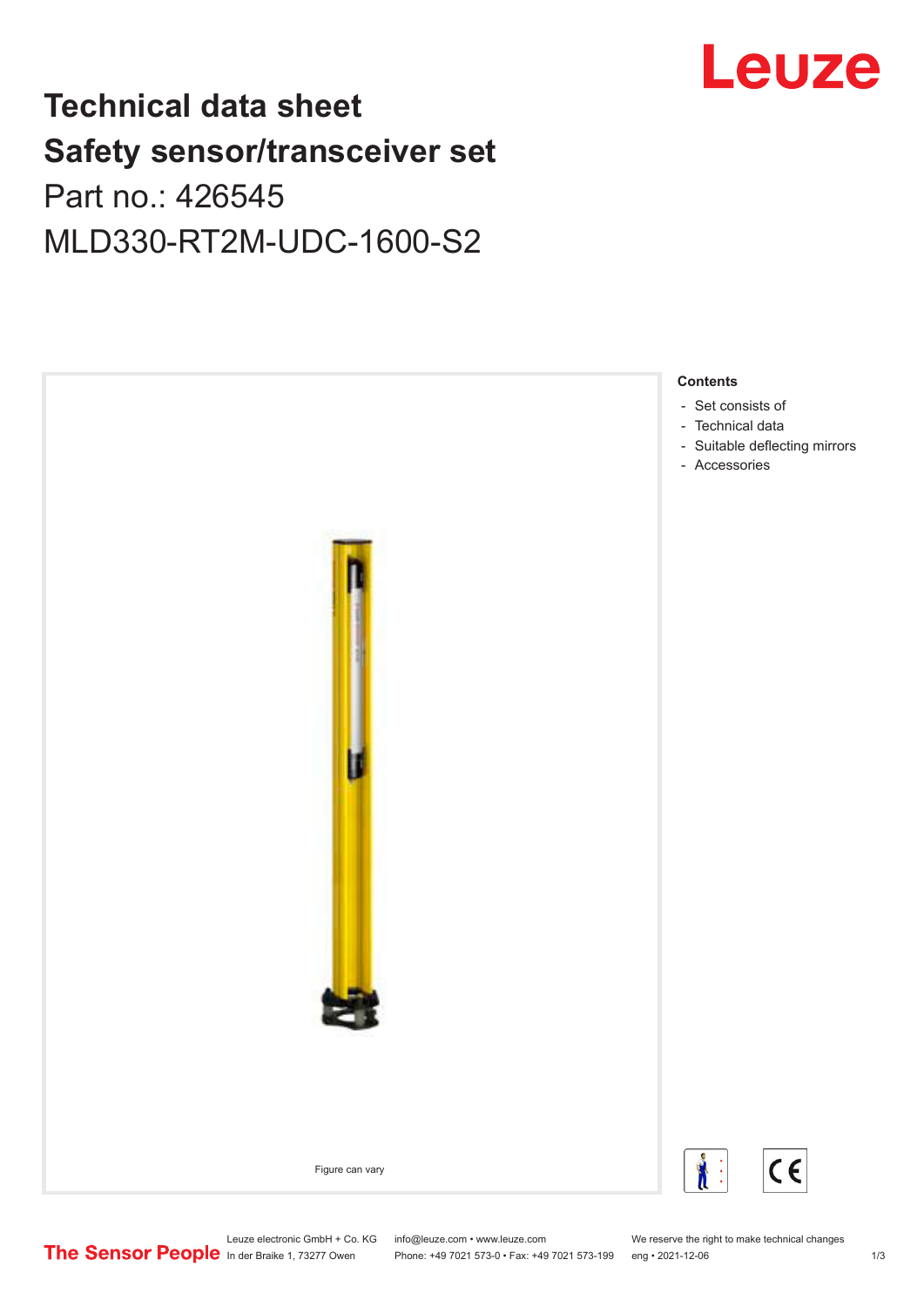### <span id="page-1-0"></span>**Set consists of**

## Leuze

| Quantity | Part no. | <b>Designation</b> | <b>Article</b>                                   | <b>Description</b>                                                                                                                                                                                                                    |
|----------|----------|--------------------|--------------------------------------------------|---------------------------------------------------------------------------------------------------------------------------------------------------------------------------------------------------------------------------------------|
|          | 66068100 | MLD330-RT2M        | Multiple light beam safety<br>device transceiver | Special version: Integrated muting indicator, Integrated status<br>indicator<br>Operating range: 0.5  8 m<br>Number of beams: 2 Piece(s)<br>Beam spacing: 500 mm<br>Response time: 50 ms<br>Connection: Connector, M12, Metal, 8 -pin |
|          | 549853   | <b>UDC-1600-S2</b> | Device column                                    | Functions: Mounting and protection of light curtains and multiple<br>light beam devices, Adjustable, 3 directions<br>Dimensions: 160 mm x 1,660 mm x 149 mm<br>Column height without foot: 1,600 mm                                   |

**Protective field data**

**Optical data**

**Mechanical data**

**Operating range** 0.5 ... 8 m

**Number of beams** 2 Piece(s) **Beam spacing 500 mm** 

## **Technical data**

#### **Basic data**

| <b>Series</b>                    | MLD-UDC                                                                                   |  |
|----------------------------------|-------------------------------------------------------------------------------------------|--|
| Device type                      | Transceiver                                                                               |  |
|                                  |                                                                                           |  |
| <b>Special version</b>           |                                                                                           |  |
| <b>Special version</b>           | Integrated muting indicator                                                               |  |
|                                  | Integrated status indicator                                                               |  |
|                                  |                                                                                           |  |
| <b>Functions</b>                 |                                                                                           |  |
| <b>Functions</b>                 | Alternative connection for second muting<br>signal                                        |  |
|                                  | Contactor monitoring (EDM), selectable                                                    |  |
|                                  | Muting enable function<br>Muting-timeout extension<br>Sequence controlled 2-sensor muting |  |
|                                  |                                                                                           |  |
|                                  |                                                                                           |  |
|                                  | Start/restart interlock (RES)                                                             |  |
|                                  | Timing controlled 2-sensor muting                                                         |  |
| <b>Characteristic parameters</b> |                                                                                           |  |
| Type                             | 4, IEC/EN 61496                                                                           |  |

| With device column                | Yes      |  |
|-----------------------------------|----------|--|
| <b>Column height without foot</b> | 1,600 mm |  |
| <b>Certifications</b>             |          |  |
| <b>Classification</b>             |          |  |
| <b>Customs tariff number</b>      | 85365019 |  |
| eCl@ss 5.1.4                      | 27272703 |  |
| eC <sub>1</sub> @ss 8.0           | 27272703 |  |
| eCl@ss 9.0                        | 27272703 |  |
| eCl@ss 10.0                       | 27272703 |  |
| eCl@ss 11.0                       | 27272703 |  |
| <b>ETIM 5.0</b>                   | EC001832 |  |
| <b>ETIM 6.0</b>                   | EC001832 |  |
| <b>ETIM 7.0</b>                   | EC001832 |  |

| <b>Type</b>                 | 4, IEC/EN 61496          |
|-----------------------------|--------------------------|
| <b>SIL</b>                  | 3, IEC 61508             |
| <b>SILCL</b>                | 3, IEC/EN 62061          |
| Performance Level (PL)      | e, EN ISO 13849-1        |
| $PFH_{n}$                   | 1.2E-08 per hour         |
| Mission time T <sub>M</sub> | 20 years, EN ISO 13849-1 |
| Category                    | 4, EN ISO 13849          |

| Part no. | <b>Designation</b>       | <b>Article</b>                          | <b>Description</b>                                                                                                                        |  |
|----------|--------------------------|-----------------------------------------|-------------------------------------------------------------------------------------------------------------------------------------------|--|
| 905066   | MLD-M002-UDC-<br>1600-S2 | Safety sensor/<br>deflecting mirror set | Series: MLD-UDC<br>Number of beams: 2 Piece(s)<br>Beam spacing: 500 mm<br>With device column: Yes<br>Column height without foot: 1,600 mm |  |

Leuze electronic GmbH + Co. KG info@leuze.com • www.leuze.com We reserve the right to make technical changes<br> **The Sensor People** in der Braike 1, 73277 Owen Phone: +49 7021 573-0 • Fax: +49 7021 573-199 eng • 2021-12-06

**Suitable deflecting mirrors**

Phone: +49 7021 573-0 • Fax: +49 7021 573-199 eng • 2021-12-06 2 73